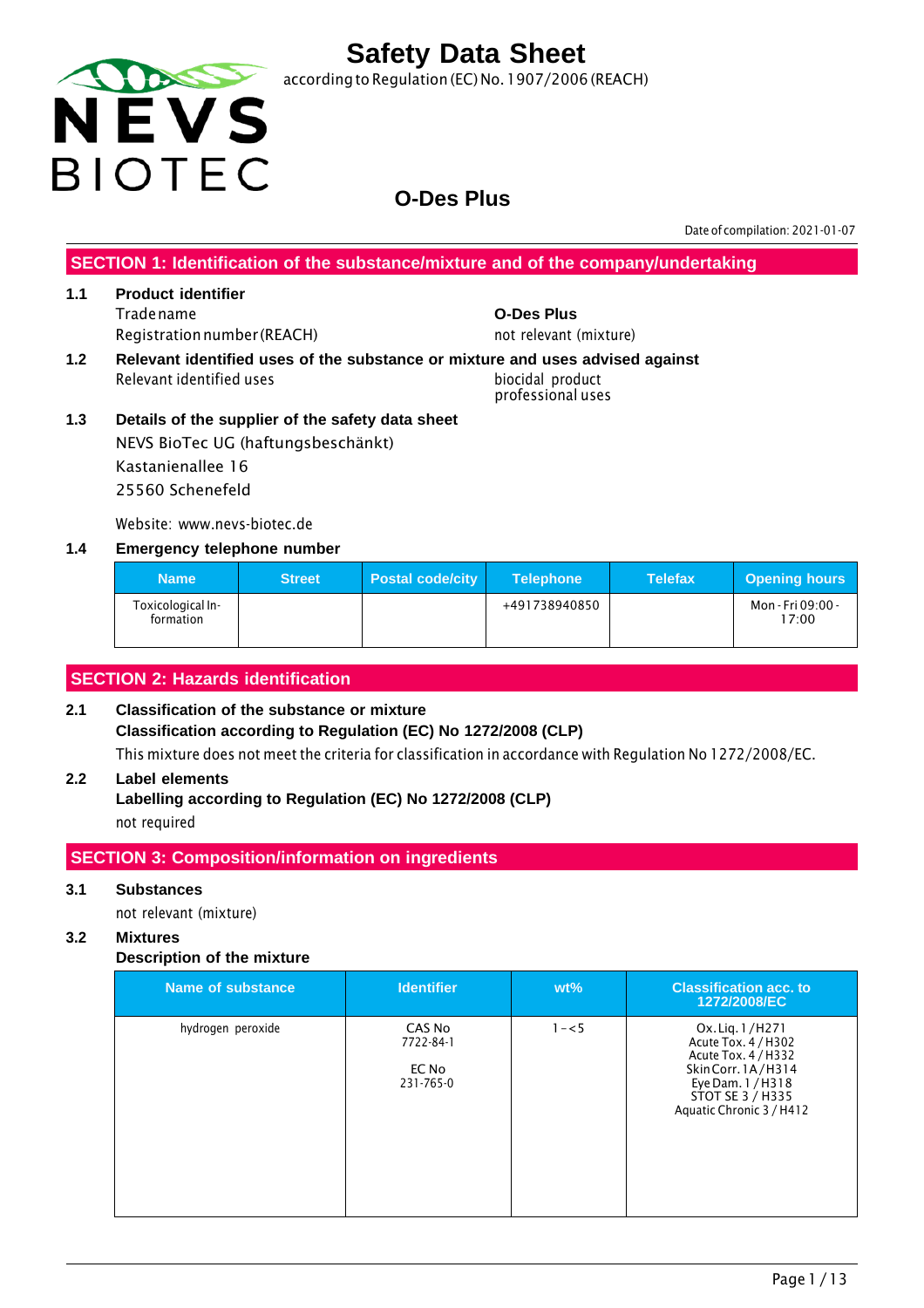

according to Regulation (EC) No. 1907/2006 (REACH)

# **O-Des Plus**

Date of compilation: 2020-08-26

| <b>Name of substance</b> | <b>Identifier</b>                             | $wt\%$   | <b>Classification acc. to</b><br>1272/2008/EC                                                                                                                                                               |
|--------------------------|-----------------------------------------------|----------|-------------------------------------------------------------------------------------------------------------------------------------------------------------------------------------------------------------|
| peracetic acid           | CAS No<br>$79 - 21 - 0$<br>EC No<br>201-186-8 | $\leq$ 1 | Flam. Lig. 3/H226<br>Org. Perox. D/H242<br>Acute Tox. 4 / H302<br>Acute Tox. 4 / H312<br>Acute Tox. 2 / H330<br>SkinCorr. 1A/H314<br>STOT SE 3 / H335<br>Aquatic Acute 1 / H400<br>Aquatic Chronic 2 / H411 |
| benzoic acid             | CAS No<br>65-85-0<br>EC No<br>200-618-2       | $\lt 1$  | Skin Irrit. 2 / H315<br>Eye Dam. 1 / H318<br><b>STOT RE 1 / H372</b>                                                                                                                                        |
| hexa-2,4-dienoic acid    | CAS No<br>$110-44-1$<br>EC No<br>203-768-7    | $\lt 1$  | Eye Irrit. 2/H319<br>STOT SE 3 / H335                                                                                                                                                                       |

For fulltextofabbreviations: seeSECTION16.

#### **SECTION 4: First aid measures**

#### **4.1 Description of first aid measures**

#### **General notes**

Do not leave affected person unattended. Remove victim out of the danger area. Keep affected person warm, still and covered. Take off immediately all contaminated clothing. In case of unconsciousness place person in the recovery position. Never give anything by mouth. In all cases of doubt, or when symptoms persist, seek medical advice.

#### **Following inhalation**

If breathing is irregular or stopped, immediately seek medical assistance and start first aid actions. Provide freshair. Inall cases of doubt, or when symptoms persist, seek medical advice.

#### **Following skin contact**

After contact with skin, take off immediately all contaminated clothing, and wash immediately with plenty of water.Inallcasesofdoubt,orwhensymptomspersist,seekmedicaladvice.

#### **Following eye contact**

Irrigate copiously with clean, fresh water for at least 10 minutes, holding the eyelids apart. Remove contact lenses, if present and easy to do. Continue rinsing. In all cases of doubt, or when symptoms persist, seek medical advice.

#### **Following ingestion**

Rinsemouthwithwater (onlyifthepersonisconscious).DoNOTinducevomiting.Callaphysicianimmediately.

#### **4.2 Most important symptoms and effects, both acute and delayed**

Symptoms and effects are not known to date.

#### **4.3 Indication of any immediate medical attention and special treatment needed**

none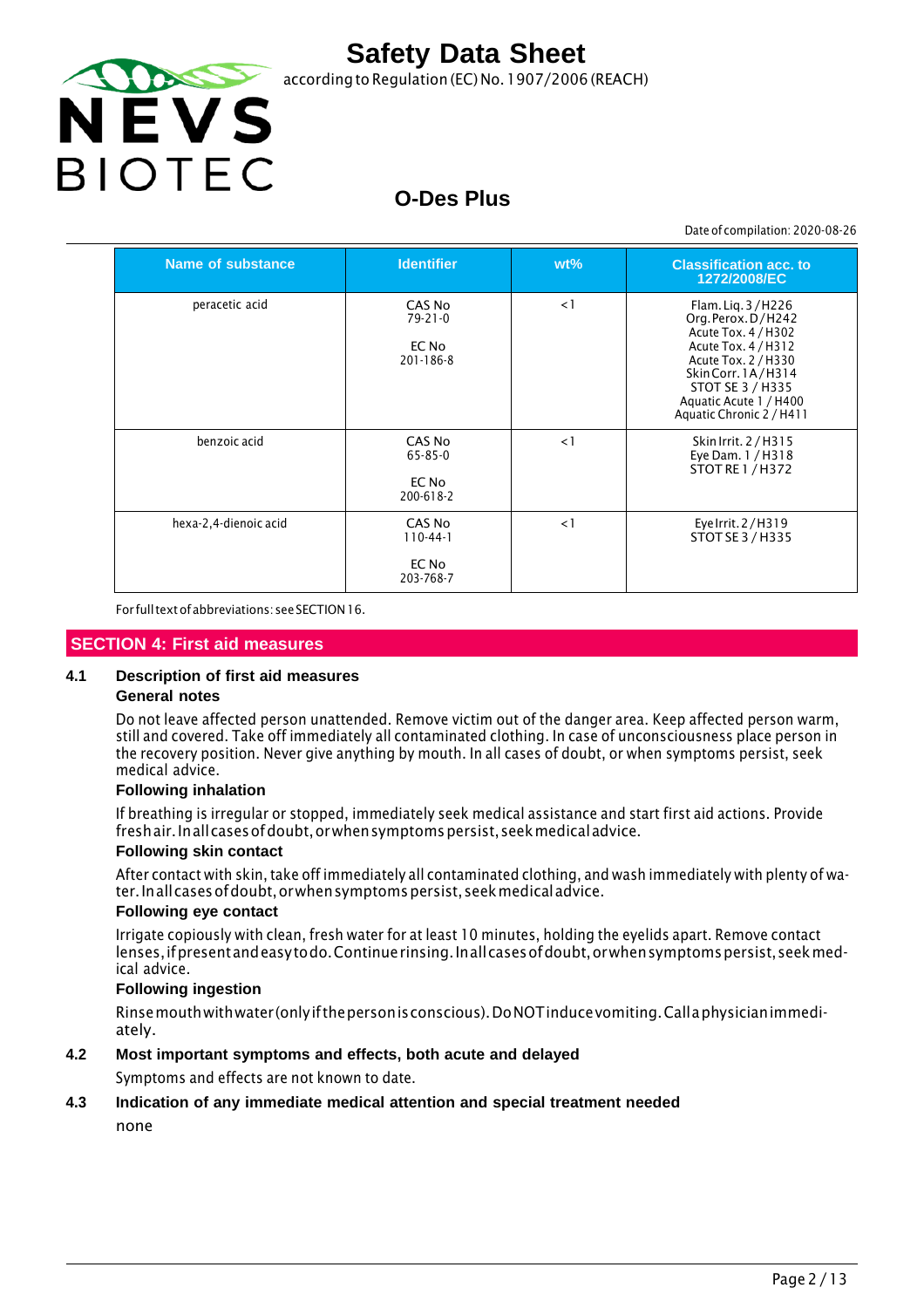

according to Regulation (EC) No. 1907/2006 (REACH)

### **O-Des Plus**

Date of compilation: 2020-08-26

#### **SECTION 5: Firefighting measures**

#### **5.1 Extinguishing media**

**Suitable extinguishing media**

water spray, alcohol resistant foam, fire extinguishing powder, carbon dioxide (CO2) **Unsuitable extinguishing media**

water jet

#### **5.2 Special hazards arising from the substance or mixture**

#### **5.3 Advice for firefighters**

In case of fire and/or explosion do not breathe fumes. Co-ordinate firefighting measures to the fire surroundings. Do not allow firefighting water to enter drains or water courses. Collect contaminated firefighting water separately. Fight fire with normal precautions from a reasonable distance.

#### **SECTION 6: Accidental release measures**

#### **6.1 Personal precautions, protective equipment and emergency procedures For non-emergency personnel**

Remove persons to safety. Ventilate affected area. Prevent skin contact. Wearing of suitable protective equipment (including personal protective equipment referred to under Section 8 of the safety data sheet) to prevent any contamination of skin, eyes and personal clothing.

#### **For emergency responders**

Wear breathing apparatus if exposed to vapours/dust/spray/gases.

#### **6.2 Environmental precautions**

Keep away from drains, surface and ground water. Retain contaminated washing water and dispose of it.

#### **6.3 Methods and material for containment and cleaning up**

#### **Advices on how to contain a spill**

Covering of drains.

**Advices on how to clean up a spill**

Collect spillage (sawdust, kieselgur (diatomite), sand, universal binder).

#### **Appropriate containment techniques**

Use of adsorbent materials.

#### **Other information relating to spills and releases**

Place in appropriate containers for disposal. Ventilate affected area.

#### **6.4 Reference to other sections**

Personal protective equipment: see section 8. Incompatible materials: see section 10. Disposal considerations: see section 13.

#### **SECTION 7: Handling and storage**

#### **7.1 Precautions for safe handling Recommendations**

#### **• Measures to prevent fire as well as aerosol and dust generation**

Use local and general ventilation. Use only in well-ventilated areas.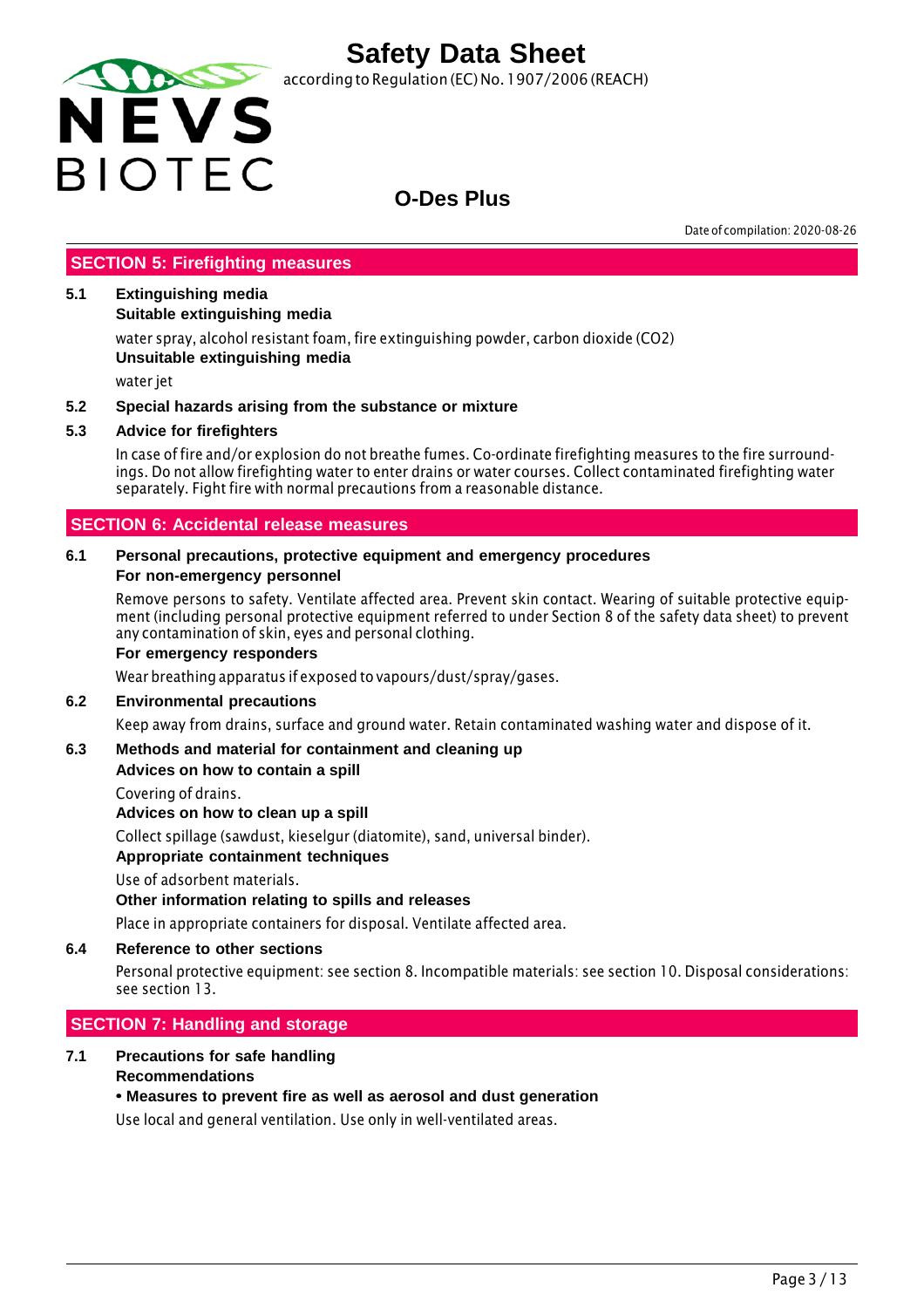

according to Regulation (EC) No. 1907/2006 (REACH)

### **O-Des Plus**

Date of compilation: 2020-08-26

#### **• Warning**

Solventvapoursareheavier thanairandmayspreadalongfloors.

**• Handling of incompatible substances or mixtures**

#### **• Keep away from**

caustic solutions

#### **Advice on general occupational hygiene**

Wash hands after use. Do not eat, drink and smoke in work areas. Remove contaminated clothing and protective equipment before entering eating areas. Never keep food or drink in the vicinity of chemicals. Never place chemicals in containers that are normally used for food or drink. Keep away from food, drink and animal feedingstuffs.

**7.2 Conditions for safe storage, including any incompatibilities**

#### **Managing of associated risks**

#### **Incompatible substances or mixtures**

Observe hints for combined storage.

**• Protect against external exposure, such as**

high temperatures, frost, sunlight

#### **Consideration of other advice**

**• Packaging compatibilities**

Keep only in original container.

#### **7.3 Specific end use(s)**

See section 16 for a general overview.

### **SECTION 8: Exposure controls/personal protection**

### **8.1 Control parameters**

#### **National limit values**

#### **Occupational exposure limit values (Workplace Exposure Limits)**

| <b>Coun</b><br>try | Name of agent     | <b>CAS No</b> | <b>Identifier</b> | <b>TWA</b><br>[ppm] | <b>TWA</b><br>$\sqrt{[mg/m^3]}$ | <b>STEL</b> | <b>STEL</b><br>$[ppm]$ $[mg/m^3]$ | <b>Source</b> |
|--------------------|-------------------|---------------|-------------------|---------------------|---------------------------------|-------------|-----------------------------------|---------------|
| GВ                 | hydrogen peroxide | 7722-84-1     | WEL               |                     | $\cdot$ 4                       | -           | 2.8                               | EH40/200      |

**Notation**

STEL Short-term exposure limit: a limit value above which exposure should not occur and which is related to a 15-minute period unless otherwise specified

TWA Time-weighted average (long-term exposure limit): measured or calculated in relation to a reference period of 8 hours timeweighted average

#### **Relevant DNELs/DMELs/PNECs and other threshold levels • relevant DNELs of components of the mixture**

| Name of substance | <b>CAS</b><br><b>No</b> | End-<br>point | <b>Threshold</b><br>level | <b>Protection</b><br>goal, route of<br>exposure | Used in                | <b>Exposure time</b>         |
|-------------------|-------------------------|---------------|---------------------------|-------------------------------------------------|------------------------|------------------------------|
| hydrogen peroxide | $7722 -$<br>$84-1$      | <b>DNEL</b>   | $3 \text{ mg/m}^3$        | human, inhalatory                               | worker (in-<br>dustry) | acute-localeffects           |
| hydrogen peroxide | 7722-<br>$84-1$         | <b>DNEL</b>   | $1.4 \,\mathrm{mq/m^3}$   | human, inhalatory                               | worker (in-<br>dustry) | chronic - local effects      |
| peracetic acid    | $79 - 21 - 0$           | <b>DNEL</b>   | $0.56 \,\mathrm{mg/m^3}$  | human, inhalatory                               | worker (in-<br>dustry) | chronic-systemicef-<br>fects |
| peracetic acid    | $79 - 21 - 0$           | <b>DNEL</b>   | $0.56 \,\mathrm{mg/m^3}$  | human, inhalatory                               | worker (in-<br>dustry) | chronic - local effects      |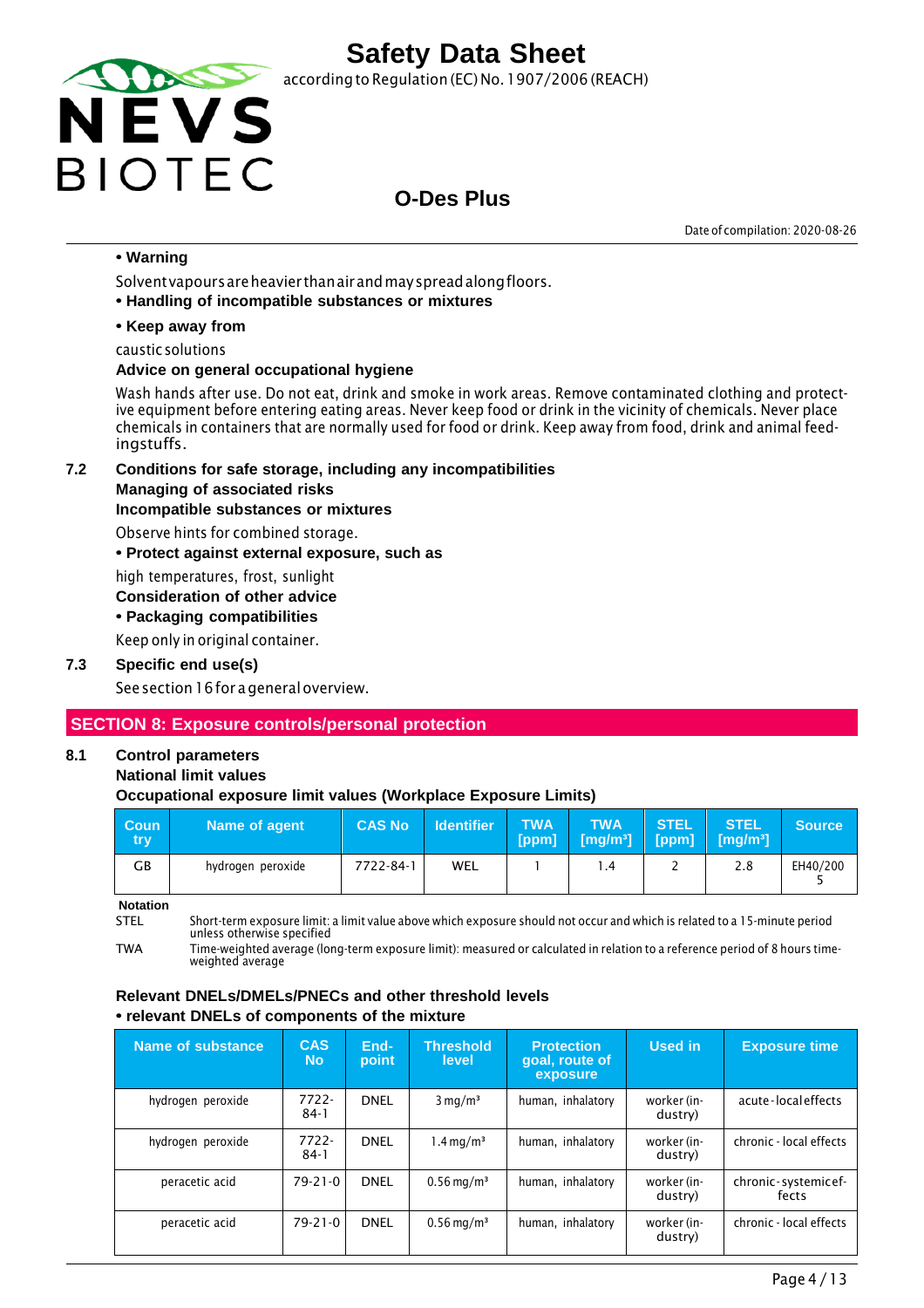

according to Regulation (EC) No.1907/2006 (REACH)

## **O-Des Plus**

Date of compilation: 2020-08-26

| <b>Name of substance</b> | <b>CAS</b><br><b>No</b> | End-<br>point | <b>Threshold</b><br>level | <b>Protection</b><br>goal, route of<br>exposure | <b>Used in</b>         | <b>Exposure time</b>          |
|--------------------------|-------------------------|---------------|---------------------------|-------------------------------------------------|------------------------|-------------------------------|
| peracetic acid           | 79-21-0                 | <b>DNEL</b>   | $0.56 \,\mathrm{mg/m^3}$  | human, inhalatory                               | worker (in-<br>dustry) | acute - systemic ef-<br>fects |
| peracetic acid           | 79-21-0                 | <b>DNEL</b>   | $0.56 \,\mathrm{mg/m^3}$  | human, inhalatory                               | worker (in-<br>dustry) | acute-localeffects            |
| benzoic acid             | 65-85-0                 | <b>DNEL</b>   | $0.1 \,\mathrm{mq/m^3}$   | human, inhalatory                               | worker (in-<br>dustry) | chronic - local effects       |
| benzoic acid             | 65-85-0                 | <b>DNEL</b>   | $62.5$ mg/kg              | human, dermal                                   | worker (in-<br>dustry) | chronic-systemicef-<br>fects  |
| benzoic acid             | 65-85-0                 | <b>DNEL</b>   | $3 \text{ mg/m}^3$        | human, inhalatory                               | worker (in-<br>dustry) | chronic-systemicef-<br>fects  |
| hexa-2,4-dienoic acid    | $110 - 44 -$            | <b>DNEL</b>   | $40 \,\mathrm{mg/kg}$     | human, dermal                                   | worker (in-<br>dustry) | chronic-systemicef-<br>fects  |
| hexa-2,4-dienoic acid    | $110-44-$               | <b>DNEL</b>   | $17.63 \,\mathrm{mg/m^3}$ | human, inhalatory                               | worker (in-<br>dustry) | chronic-systemicef-<br>fects  |

#### **• relevant PNECs of components of the mixture**

| <b>Name of substance</b> | <b>CAS</b><br><b>No</b>     | End-<br>point | <b>Threshold</b><br>level | <b>Organism</b>            | <b>Environmental</b><br>compartment | <b>Exposure time</b>            |
|--------------------------|-----------------------------|---------------|---------------------------|----------------------------|-------------------------------------|---------------------------------|
| hydrogen peroxide        | 7722-<br>$84-1$             | PNEC          | $0.0126 \frac{mg}{l}$     | aquatic organisms          | freshwater                          | short-term (single<br>instance) |
| hydrogen peroxide        | 7722-<br>$84-1$             | <b>PNEC</b>   | $0.0126$ mg/              | aquatic organisms          | marine water                        | short-term (single<br>instance) |
| hydrogen peroxide        | $7722 -$<br>$84-1$          | <b>PNEC</b>   | $4.66 \frac{mg}{l}$       | aquatic organisms          | sewage treatment<br>plant (STP)     | short-term (single<br>instance) |
| hydrogen peroxide        | 7722-<br>$84-1$             | PNEC          | $0.047 \frac{mg}{kg}$     | aquatic organisms          | freshwater sediment                 | short-term (single<br>instance) |
| hydrogen peroxide        | 7722-<br>$84-1$             | PNEC          | $0.047 \frac{mg}{kg}$     | aquatic organisms          | marine sediment                     | short-term (single<br>instance) |
| hydrogen peroxide        | $7722 -$<br>$84-1$          | <b>PNEC</b>   | $0.0023 \frac{mg}{kg}$    | terrestrial organ-<br>isms | soil                                | short-term (single<br>instance) |
| hydrogen peroxide        | 7722-<br>$84-1$             | PNEC          | $0.0138 \text{ mg}$ /     | aquatic organisms          | water                               | intermittent release            |
| peracetic acid           | $79 - 21 -$<br>0            | <b>PNEC</b>   | 0 <sup>mg</sup> /1        | aquatic organisms          | freshwater                          | short-term (single<br>instance) |
| peracetic acid           | $79 - 21 -$<br>$\mathbf{0}$ | <b>PNEC</b>   | 0 <sup>mg</sup> /1        | aquatic organisms          | marine water                        | short-term (single<br>instance) |
| peracetic acid           | $79 - 21 -$<br>0            | <b>PNEC</b>   | $0.051 \frac{mg}{l}$      | aquatic organisms          | sewage treatment<br>plant (STP)     | short-term (single<br>instance) |
| peracetic acid           | $79 - 21 -$<br>0            | <b>PNEC</b>   | 0 <sup>mg</sup> /kq       | aquatic organisms          | freshwater sediment                 | short-term (single<br>instance) |
| peracetic acid           | $79 - 21 -$<br>$\mathbf{0}$ | <b>PNEC</b>   | $0 \frac{mg}{kg}$         | aquatic organisms          | marine sediment                     | short-term (single<br>instance) |
| peracetic acid           | $79 - 21 -$<br>0            | PNEC          | $0.32 \frac{mg}{kg}$      | terrestrial organ-<br>isms | soil                                | short-term (single<br>instance) |
| peracetic acid           | $79 - 21 -$<br>$\mathbf{0}$ | <b>PNEC</b>   | $0.002 \frac{mg}{l}$      | aquatic organisms          | water                               | intermittent release            |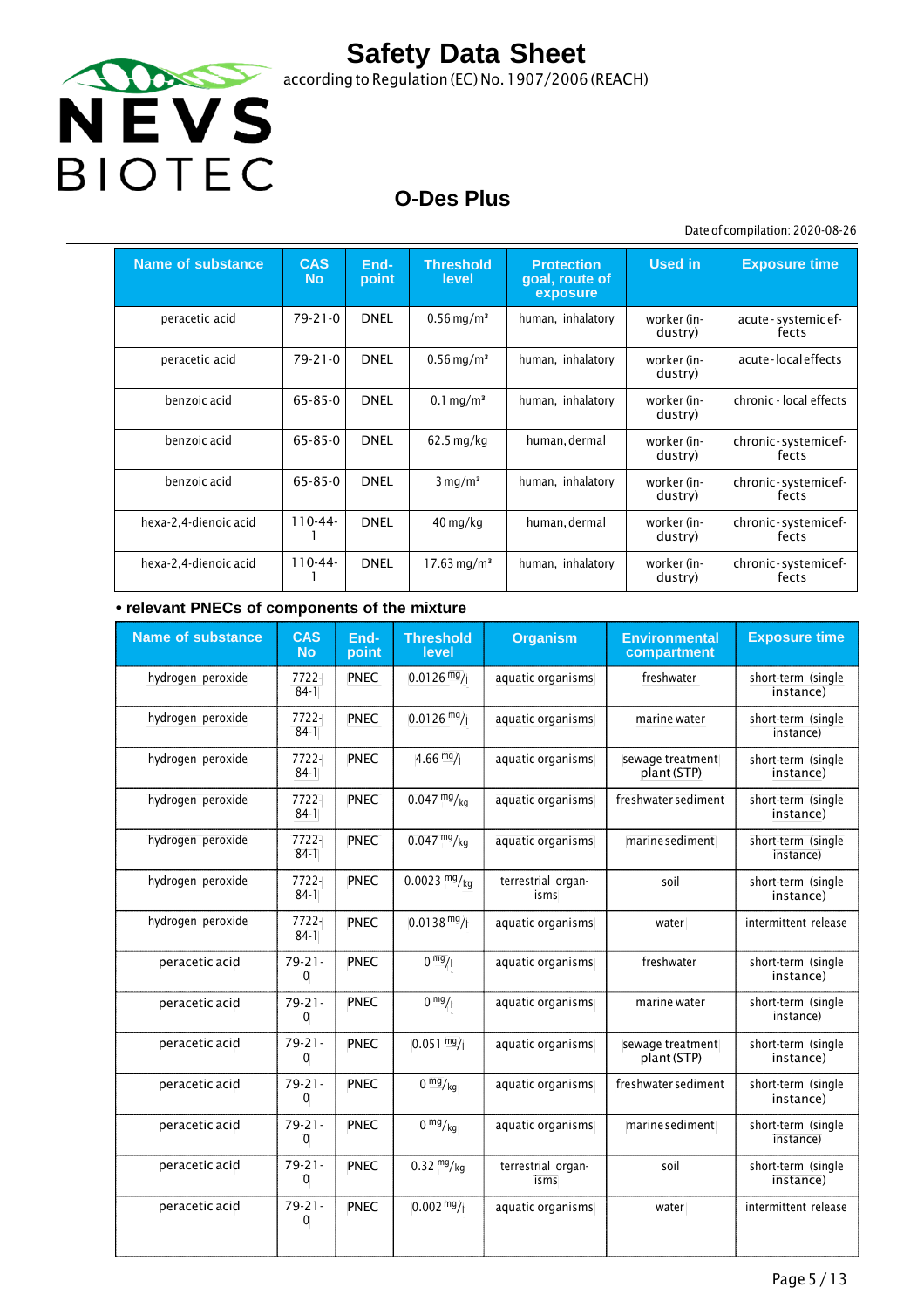

## **O-Des Plus**

Date of compilation: 2020-08-26

| <b>Name of substance</b> | <b>CAS</b><br><b>No</b>     | End-<br>point | <b>Threshold</b><br>level | <b>Organism</b>            | <b>Environmental</b><br>compartment | <b>Exposure time</b>            |
|--------------------------|-----------------------------|---------------|---------------------------|----------------------------|-------------------------------------|---------------------------------|
| benzoic acid             | $65 - 85 -$<br>$\mathbf{0}$ | <b>PNEC</b>   | $0.34 \frac{mg}{l}$       | aquatic organisms          | freshwater                          | short-term (single<br>instance) |
| benzoic acid             | $65 - 85 -$<br>$\Omega$     | <b>PNEC</b>   | $0.034 \frac{mg}{l}$      | aquatic organisms          | marine water                        | short-term (single<br>instance) |
| benzoic acid             | $65 - 85 -$<br>$\Omega$     | <b>PNEC</b>   | $100 \frac{mg}{l}$        | aquatic organisms          | sewage treatment<br>plant (STP)     | short-term (single<br>instance) |
| benzoic acid             | $65 - 85 -$<br>$\mathbf{0}$ | <b>PNEC</b>   | 1.75 $mg/kg$              | aquatic organisms          | freshwater sediment                 | short-term (single<br>instance) |
| benzoic acid             | $65 - 85 -$<br>0            | <b>PNEC</b>   | $0.175 \frac{mg}{kg}$     | aquatic organisms          | marine sediment                     | short-term (single<br>instance) |
| benzoic acid             | $65 - 85 -$<br>$\mathbf{0}$ | <b>PNEC</b>   | $0.151 \frac{mg}{kg}$     | terrestrial organ-<br>isms | soil                                | short-term (single<br>instance) |
| benzoic acid             | $65 - 85 -$<br>$\mathbf{0}$ | <b>PNEC</b>   | $0.331 \frac{mg}{l}$      | aquatic organisms          | water                               | intermittent release            |
| hexa-2,4-dienoic acid    | $110 -$<br>$44-1$           | <b>PNEC</b>   | $0.129 \frac{mg}{l}$      | aquatic organisms          | freshwater                          | short-term (single<br>instance) |
| hexa-2,4-dienoic acid    | $110 -$<br>$44-1$           | <b>PNEC</b>   | $0.01294$ mg/             | aquatic organisms          | marine water                        | short-term (single<br>instance) |
| hexa-2,4-dienoic acid    | $110 -$<br>$44-1$           | <b>PNEC</b>   | $10^{mg}/1$               | aquatic organisms          | sewage treatment<br>plant (STP)     | short-term (single<br>instance) |
| hexa-2,4-dienoic acid    | $110 -$<br>$44-1$           | <b>PNEC</b>   | $0.465 \frac{mg}{kg}$     | aquatic organisms          | freshwater sediment                 | short-term (single<br>instance) |
| hexa-2,4-dienoic acid    | $110 -$<br>$44-1$           | <b>PNEC</b>   | $0.046 \frac{mg}{kg}$     | aquatic organisms          | marine sediment                     | short-term (single<br>instance) |
| hexa 2,4 dienoic acid    | $110 -$<br>$44-1$           | <b>PNEC</b>   | $5 \frac{mg}{ka}$         | terrestrial organ<br>isms  | soil                                | short term (single<br>instance) |
| hexa-2,4-dienoic acid    | $110 -$<br>$44-1$           | <b>PNEC</b>   | $0.241 \frac{mg}{l}$      | aquatic organisms          | water                               | intermittent release            |

#### **8.2 Exposure controls**

#### **Appropriate engineering controls**

Generalventilation.

### **Individual protection measures (personal protective equipment)**

**Eye/face protection**

Wear eye/face protection.

**Skin protection**

#### **• hand protection**

Wearsuitablegloves.Chemicalprotectionglovesaresuitable,whicharetestedaccordingtoEN374.Check leak-tightness/impermeability prior to use. In the case of wanting to use the gloves again, clean them before taking off and air them well. For special purposes, it is recommended to check the resistance to chemicals of the protective gloves mentioned above together with the supplier of these gloves.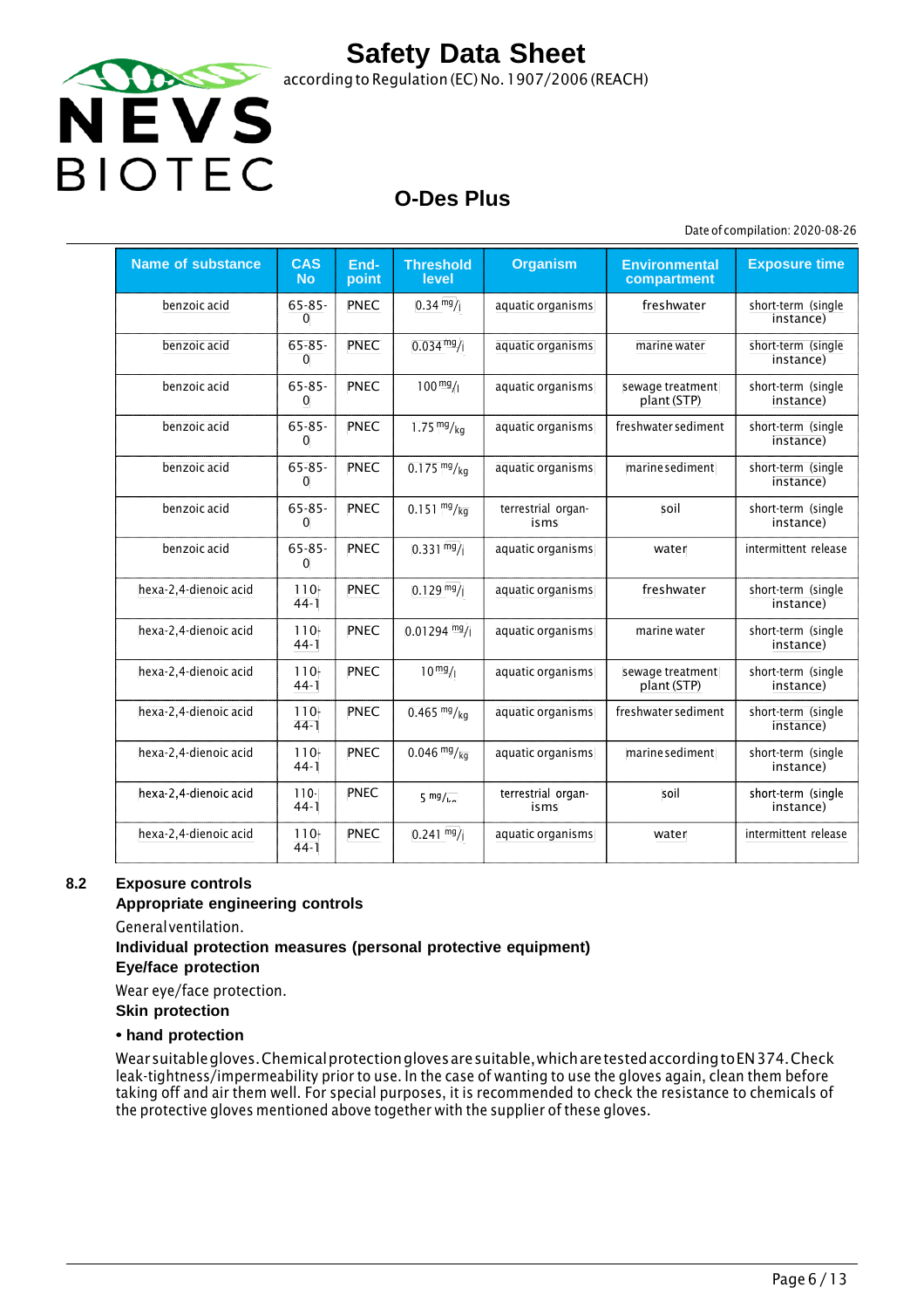

according to Regulation (EC) No.1907/2006 (REACH)

### **O-Des Plus**

Date of compilation: 2020-08-26

#### **• other protection measures**

Take recovery periods for skin regeneration. Preventive skin protection (barrier creams/ointments) is recommended. Wash hands thoroughly after handling.

#### **Respiratory protection**

In case of inadequate ventilation wear respiratory protection.

#### **Environmental exposure controls**

Use appropriate container to avoid environmental contamination. Keep away from drains, surface and ground water.

#### **SECTION 9: Physical and chemical properties**

#### **9.1 Information on basic physical and chemical properties Appearance**

|     | <b>APPGULATION</b>                      |                                       |
|-----|-----------------------------------------|---------------------------------------|
|     | Physical state                          | liquid                                |
|     | Colour                                  | clear                                 |
|     | Odour                                   | characteristic                        |
|     | Other physical and chemical parameters  |                                       |
|     | pH (value)                              | $3 - 4.5$                             |
|     | Melting point/freezing point            | $-33^{\circ}$ C                       |
|     | Initial boiling point and boiling range | $100^{\circ}$ C                       |
|     | Flash point                             | not determined                        |
|     | Evaporation rate                        | not determined                        |
|     | Flammability (solid, gas)               | not relevant (fluid)                  |
|     | <b>Explosive limits</b>                 | not determined                        |
|     | Vapour pressure                         | 32 hPa at $25 \degree C$              |
|     | Density                                 | 1.009 - 1.071 $\frac{9}{cm}$ at 20 °C |
|     | Solubility(ies)                         |                                       |
|     | Water solubility                        | miscible in any proportion            |
|     | Partition coefficient                   |                                       |
|     | n-octanol/water (log KOW)               | this information is not available     |
|     | Auto-ignition temperature               | not determined                        |
|     | Viscosity                               | not determined                        |
|     | <b>Explosive properties</b>             | none                                  |
|     | Oxidising properties                    | none                                  |
| 9.2 | <b>Other information</b>                |                                       |
|     |                                         |                                       |

Nofurther informationavailable.

#### **SECTION 10: Stability and reactivity**

#### **10.1 Reactivity**

Concerning incompatibility: see below "Conditions to avoid" and "Incompatible materials".

#### **10.2 Chemical stability**

See below "Conditions to avoid".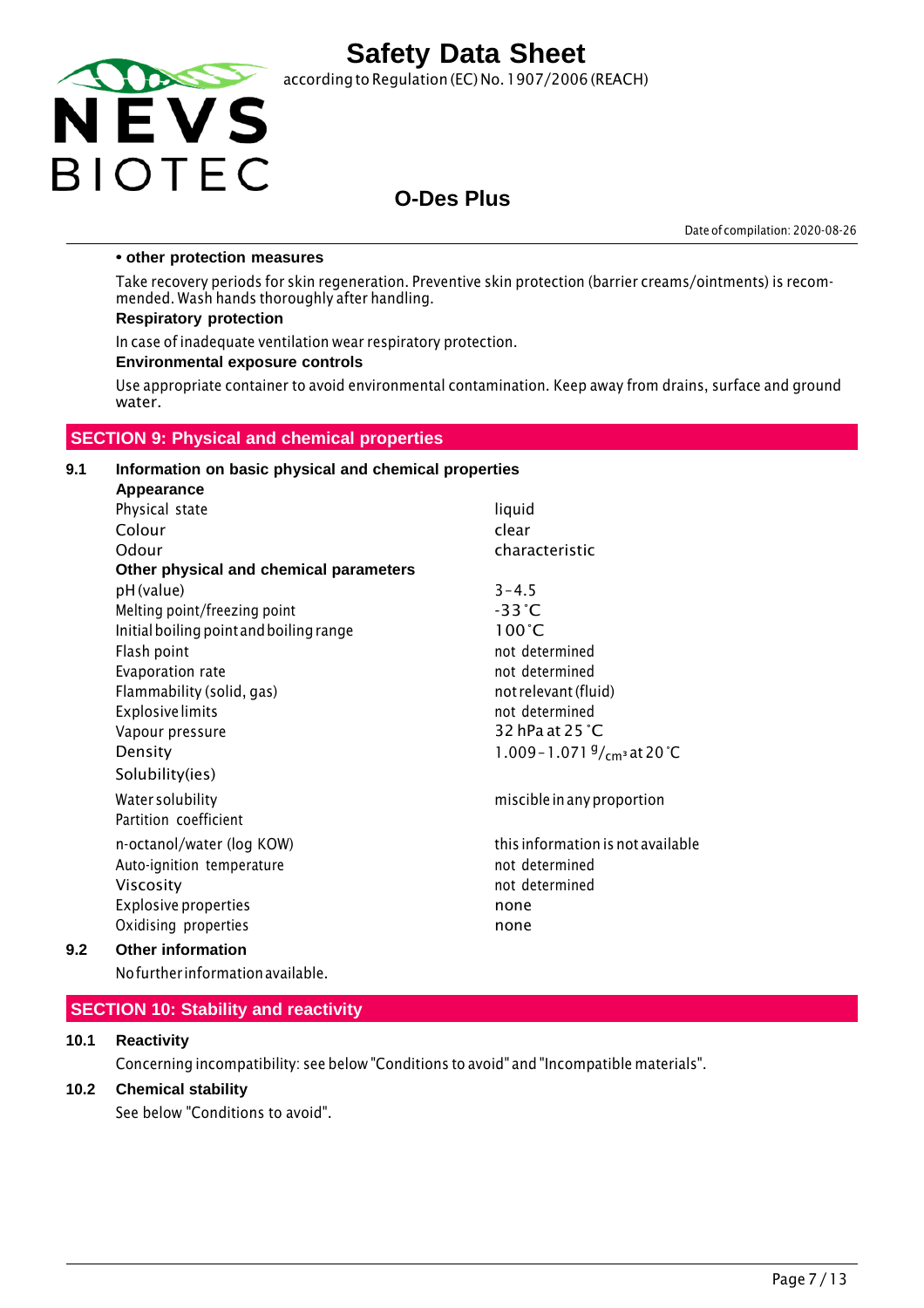

according to Regulation (EC) No. 1907/2006 (REACH)

### **O-Des Plus**

Date of compilation: 2020-08-26

- **10.3 Possibility of hazardous reactions** No known hazardous reactions.
- **10.4 Conditions to avoid** Keep away from heat. - UV-radiation/sunlight.
- **10.5 Incompatible materials** bases

### **10.6 Hazardous decomposition products**

Reasonably anticipated hazardous decomposition products produced as a result of use, storage, spill and heating are not known. Hazardous combustion products: see section 5.

### **SECTION 11: Toxicological information**

#### **11.1 Information on toxicological effects**

Test data are not available for the complete mixture.

#### **Classification procedure**

The method for classification ofthe mixture is based on ingredients of the mixture (additivity formula).

#### **Classification according to GHS (1272/2008/EC, CLP)**

This mixture does not meet the criteria for classification in accordance with Regulation No 1272/2008/EC. **Acute toxicity**

Shallnotbeclassifiedasacutelytoxic.

#### **• Acute toxicity of components of the mixture**

| Name of substance | <b>CAS No</b> | <b>Exposure route</b> | <b>ATE</b>                            |
|-------------------|---------------|-----------------------|---------------------------------------|
| hydrogen peroxide | 7722-84-1     | oral                  | 1,026 $mg/kq$                         |
| hydrogen peroxide | 7722-84-1     | inhalation: vapour    | $11^{mg}/(4h)$                        |
| peracetic acid    | $79-21-0$     | oral                  | 1,780 $mg/kq$                         |
| peracetic acid    | $79-21-0$     | dermal                | $1,147 \frac{mg}{kg}$                 |
| peracetic acid    | $79 - 21 - 0$ | inhalation: vapour    | $0.5 \frac{mg}{l}$ / <sub>1</sub> /4h |
| peracetic acid    | $79 - 21 - 0$ | inhalation: dust/mist | $0.204$ mg/ $1/4h$                    |

#### **Skin corrosion/irritation**

Shall not be classified as corrosive/irritant to skin.

#### **Serious eye damage/eye irritation**

Shallnotbeclassifiedasseriouslydamagingtotheeyeoreyeirritant.

**Respiratory or skin sensitisation**

Shallnotbeclassifiedasarespiratoryorskinsensitiser.

#### **Summary of evaluation of the CMR properties**

Shall not be classified as germ cell mutagenic, carcinogenic nor as a reproductive toxicant.

#### **Specific target organ toxicity (STOT)**

Shall not be classified as a specific target organ toxicant.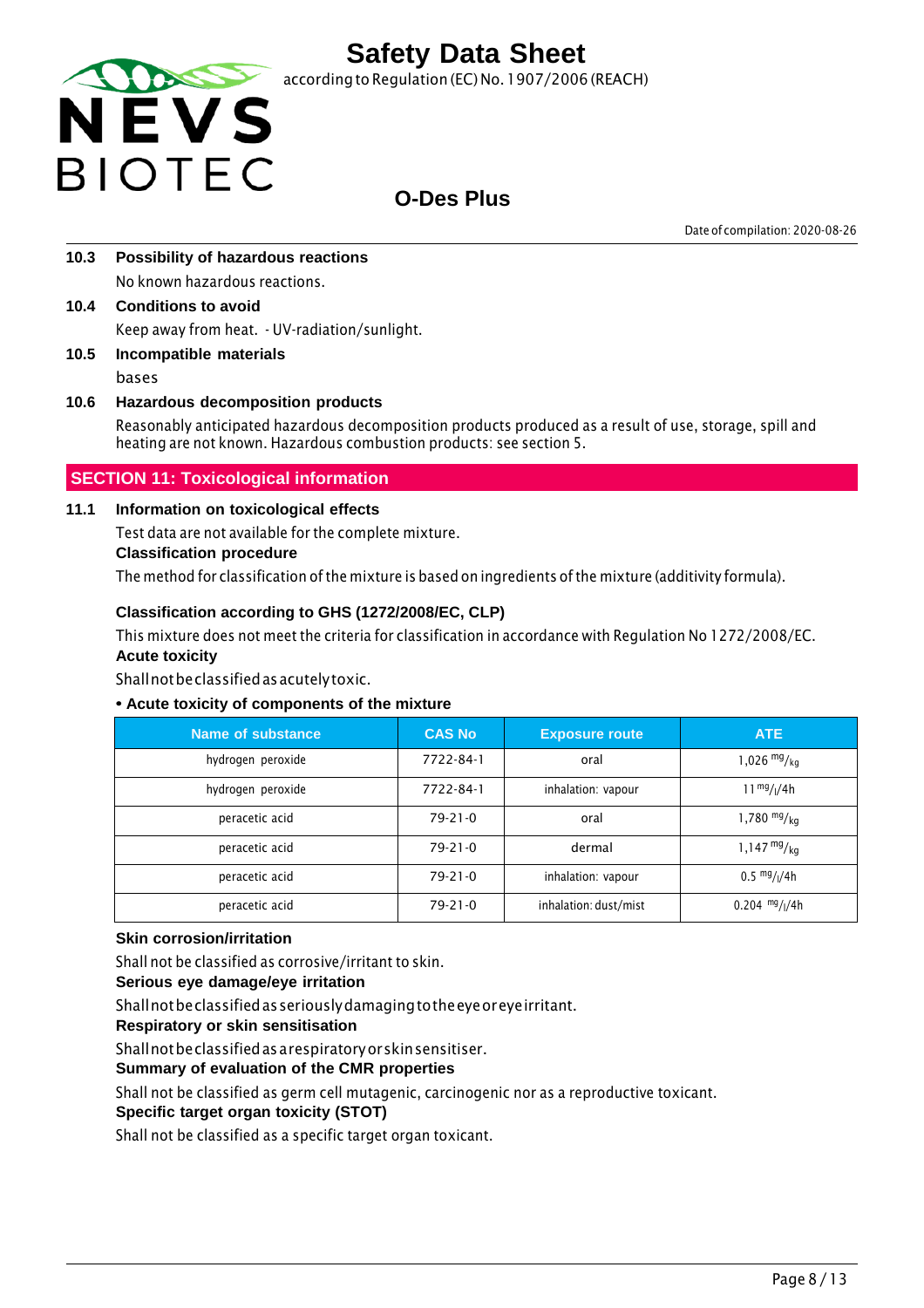

# **O-Des Plus**

Date of compilation: 2020-08-26

#### **Aspiration hazard**

Shall not be classified as presenting an aspiration hazard.

#### **SECTION 12: Ecological information**

#### **12.1 Toxicity**

Shall not be classified as hazardous to the aquatic environment.

#### **Aquatic toxicity (acute)**

**Aquatic toxicity (acute) of components of the mixture**

| <b>Name of substance</b> | <b>CAS No</b> | <b>Endpoint</b> | <b>Value</b>         | <b>Species</b>             | <b>Exposure</b><br>time |
|--------------------------|---------------|-----------------|----------------------|----------------------------|-------------------------|
| hydrogen peroxide        | 7722-84-1     | <b>LC50</b>     | $16.4 \frac{mg}{l}$  | fish                       | 96 h                    |
| hydrogen peroxide        | 7722-84-1     | ErC50           | $1.38 \frac{mg}{l}$  | algae                      | 72 h                    |
| peracetic acid           | $79 - 21 - 0$ | <b>LC50</b>     | $11 \frac{mg}{l}$    | fish                       | 96 h                    |
| peracetic acid           | $79 - 21 - 0$ | <b>EC50</b>     | $0.73 \frac{mg}{l}$  | aquatic inverteb-<br>rates | 48 h                    |
| peracetic acid           | $79 - 21 - 0$ | ErC50           | $0.16 \frac{mg}{l}$  | algae                      | 72 h                    |
| benzoic acid             | $65 - 85 - 0$ | <b>LC50</b>     | $44.6 \frac{mg}{l}$  | fish                       | 96 h                    |
| benzoic acid             | $65 - 85 - 0$ | ErC50           | $>33.1 \frac{mg}{l}$ | algae                      | 72 h                    |
| hexa-2,4-dienoic acid    | $110-44-1$    | <b>LC50</b>     | $75 \frac{mg}{l}$    | fish                       | 96 h                    |
| hexa-2,4-dienoic acid    | $110-44-1$    | <b>EC50</b>     | $70 \frac{mg}{l}$    | aquatic inverteb-<br>rates | 48 h                    |
| hexa-2,4-dienoic acid    | $110-44-1$    | ErC50           | 77 <sup>mg</sup> /1  | algae                      | 72 h                    |

#### **Aquatic toxicity (chronic) Aquatic toxicity (chronic) of components of the mixture**

| Name of substance     | <b>CAS No</b>  | <b>Endpoint</b> | <b>Value</b>        | <b>Species</b>             | <b>Exposure</b><br>time |
|-----------------------|----------------|-----------------|---------------------|----------------------------|-------------------------|
| hydrogen peroxide     | 7722-84-1      | EC50            | $466 \frac{mg}{l}$  | microorganisms             | $30 \,\mathrm{min}$     |
| peracetic acid        | $79 - 21 - 0$  | EC50            | $38.6 \frac{mg}{l}$ | microorganisms             | 3h                      |
| benzoic acid          | 65-85-0        | <b>EC50</b>     | $>120$ mg/          | fish                       | 28d                     |
| hexa-2,4-dienoic acid | $110 - 44 - 1$ | <b>LC50</b>     | $>50$ mg/ $_1$      | aquatic inverteb-<br>rates | 21d                     |
| hexa-2,4-dienoic acid | $110 - 44 - 1$ | <b>EC50</b>     | $>50$ mg/           | aquatic inverteb-<br>rates | 21d                     |

#### **Biodegradation**

The relevant substances of the mixture are readily biodegradable.

#### **12.2 Persistence and degradability**

Data are not available.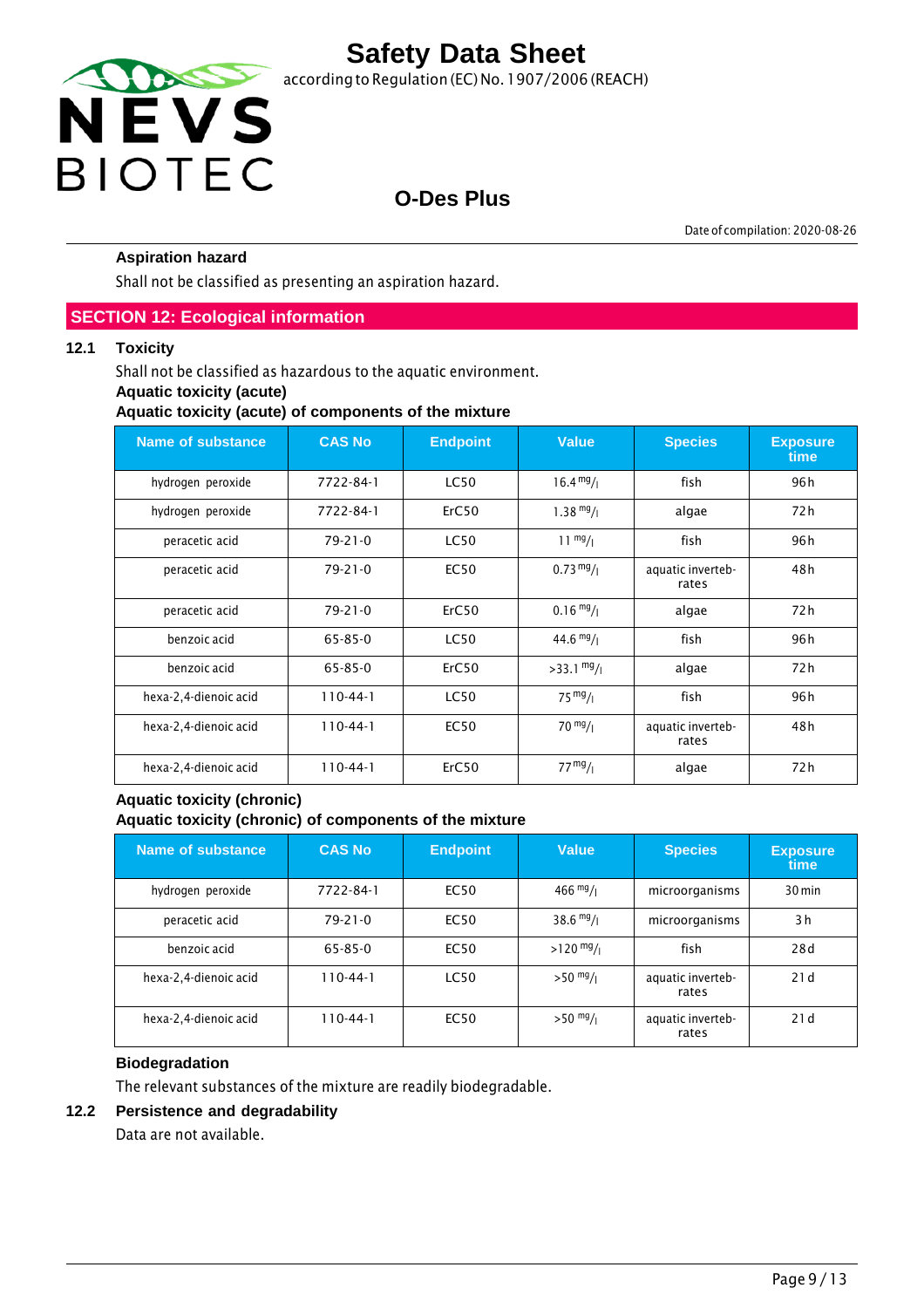

according to Regulation (EC) No.1907/2006 (REACH)

### **O-Des Plus**

Date of compilation: 2020-08-26

#### **Degradability of components of the mixture**

| Name of substance     | <b>CAS No</b> | <b>Process</b>                 | <b>Degradation rate</b> | Time |
|-----------------------|---------------|--------------------------------|-------------------------|------|
| peracetic acid        | $79 - 21 - 0$ | DOC removal                    | 98%                     | 28d  |
| benzoic acid          | 65-85-0       | carbon dioxide gener-<br>ation | 89.5%                   | 35 d |
| hexa-2,4-dienoic acid | 110-44-1      | oxygen depletion               | 74.9%                   | 28d  |

#### **12.3 Bioaccumulative potential**

#### Data are not available.

#### **Bioaccumulative potential of components of the mixture**

| Name of substance     | <b>CAS No</b> | <b>BCF</b> | Log KOW                   | <b>BOD5/COD</b> |
|-----------------------|---------------|------------|---------------------------|-----------------|
| peracetic acid        | $79 - 21 - 0$ |            | $-1.2 - 1.3(25^{\circ}C)$ |                 |
| benzoic acid          | 65-85-0       |            | 1.88                      |                 |
| hexa-2,4-dienoic acid | 110-44-1      |            | 1.33(25 <sup>o</sup> C)   |                 |

#### **12.4 Mobility in soil**

Data are not available.

#### **12.5 Results of PBT and vPvB assessment**

This mixture does not contain any substances that are assessed to be a PBT or a vPvB.

### **12.6 Other adverse effects**

Data are not available.

#### **SECTION 13: Disposal considerations**

#### **13.1 Waste treatment methods**

#### **Sewage disposal-relevant information**

Do not empty into drains. Avoid release to the environment. Refer to special instructions/safety data sheets. **Waste treatment of containers/packagings**

Completelyemptiedpackages canberecycled.Handlecontaminatedpackages inthesameway asthesubstance itself.

#### **Remarks**

Please consider the relevant national or regional provisions. Waste shall be separated into the categories that can be handled separately by the local or national waste management facilities.

#### **SECTION 14: Transport information**

- **14.2** UN proper shipping name not relevant
- **14.3** Transport hazard class(es) Class -
- **14.4** Packing group **not relevant** and relevant
- 

**14.1** UN number (not subjectto transport regulations)

**14.5** Environmental hazards **none is a constant of the controller of the dangerous** none (non-environmentally hazardous acc. to the dangerous goodsregulations)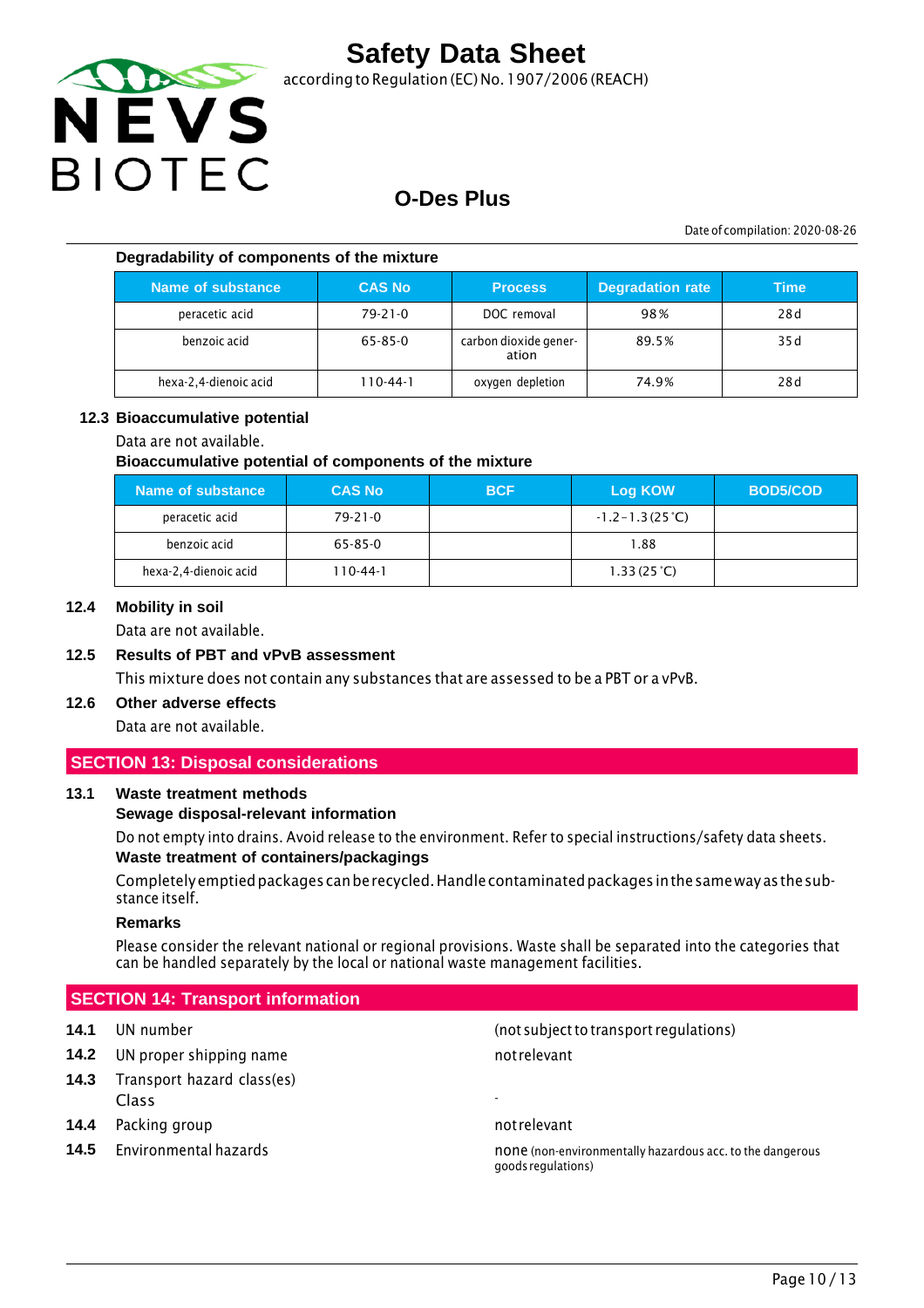

### **O-Des Plus**

Date of compilation: 2020-08-26

- **14.6** Special precautions for user There is no additional information.
- **14.7** Transport in bulk according to Annex II of MARPOL and the IBC Code Thecargoisnotintendedtobecarriedinbulk.

#### **SECTION 15: Regulatory information**

**15.1 Safety, health and environmental regulations/legislation specific for the substance or mixture Relevant provisions of the European Union (EU)**

#### **• Seveso Directive**

| - No | Dangerous substance/hazard categories | Qualifying quantity (tonnes) for the applica-<br>tion of lower and upper-tier requirements | <b>Notes</b> |
|------|---------------------------------------|--------------------------------------------------------------------------------------------|--------------|
|      | not assigned                          |                                                                                            |              |

#### **15.2 Chemical Safety Assessment**

Chemical safety assessments for substances in this mixture were not carried out.

#### **SECTION 16: Other information**

#### **Abbreviations and acronyms**

| Abbr.                  | <b>Descriptions of used abbreviations</b>                                                                                                                                         |
|------------------------|-----------------------------------------------------------------------------------------------------------------------------------------------------------------------------------|
| Acute Tox.             | Acute toxicity                                                                                                                                                                    |
| <b>Aquatic Acute</b>   | Hazardous to the aquatic environment - acute hazard                                                                                                                               |
| <b>Aquatic Chronic</b> | Hazardous to the aquatic environment - chronic hazard                                                                                                                             |
| <b>ATE</b>             | <b>Acute Toxicity Estimate</b>                                                                                                                                                    |
| <b>BCF</b>             | Bioconcentration factor                                                                                                                                                           |
| <b>BOD</b>             | Biochemical Oxygen Demand                                                                                                                                                         |
| CAS                    | Chemical Abstracts Service (service that maintains the most comprehensive list of chemical substances)                                                                            |
| <b>CLP</b>             | Regulation (EC) No 1272/2008 on classification, labelling and packaging of substances and mixtures                                                                                |
| <b>CMR</b>             | Carcinogenic, Mutagenic or toxic for Reproduction                                                                                                                                 |
| COD                    | Chemical oxygen demand                                                                                                                                                            |
| <b>DMEL</b>            | Derived Minimal Effect Level                                                                                                                                                      |
| <b>DNEL</b>            | Derived No-Effect Level                                                                                                                                                           |
| EC No                  | The EC Inventory (EINECS, ELINCS and the NLP-list) is the source for the seven-digit EC number, an identifier of substances commercially available within the EU (European Union) |
| EH40/2005              | EH40/2005 Workplace exposure limits (http://www.nationalarchives.gov.uk/doc/open-government-licence/)                                                                             |
| <b>EINECS</b>          | European Inventory of Existing Commercial Chemical Substances                                                                                                                     |
| <b>ELINCS</b>          | European List of Notified Chemical Substances                                                                                                                                     |
| Eye Dam.               | Seriously damaging to the eye                                                                                                                                                     |
| Eye Irrit.             | Irritant to the eye                                                                                                                                                               |
| Flam. Lig.             | Flammable liquid                                                                                                                                                                  |
| <b>GHS</b>             | "Globally Harmonized System of Classification and Labelling of Chemicals" developed by the United Nations                                                                         |
| logKOW                 | n-Octanol/water                                                                                                                                                                   |
| <b>MARPOL</b>          | International Convention for the Prevention of Pollution from Ships (abbr. of "Marine Pollutant")                                                                                 |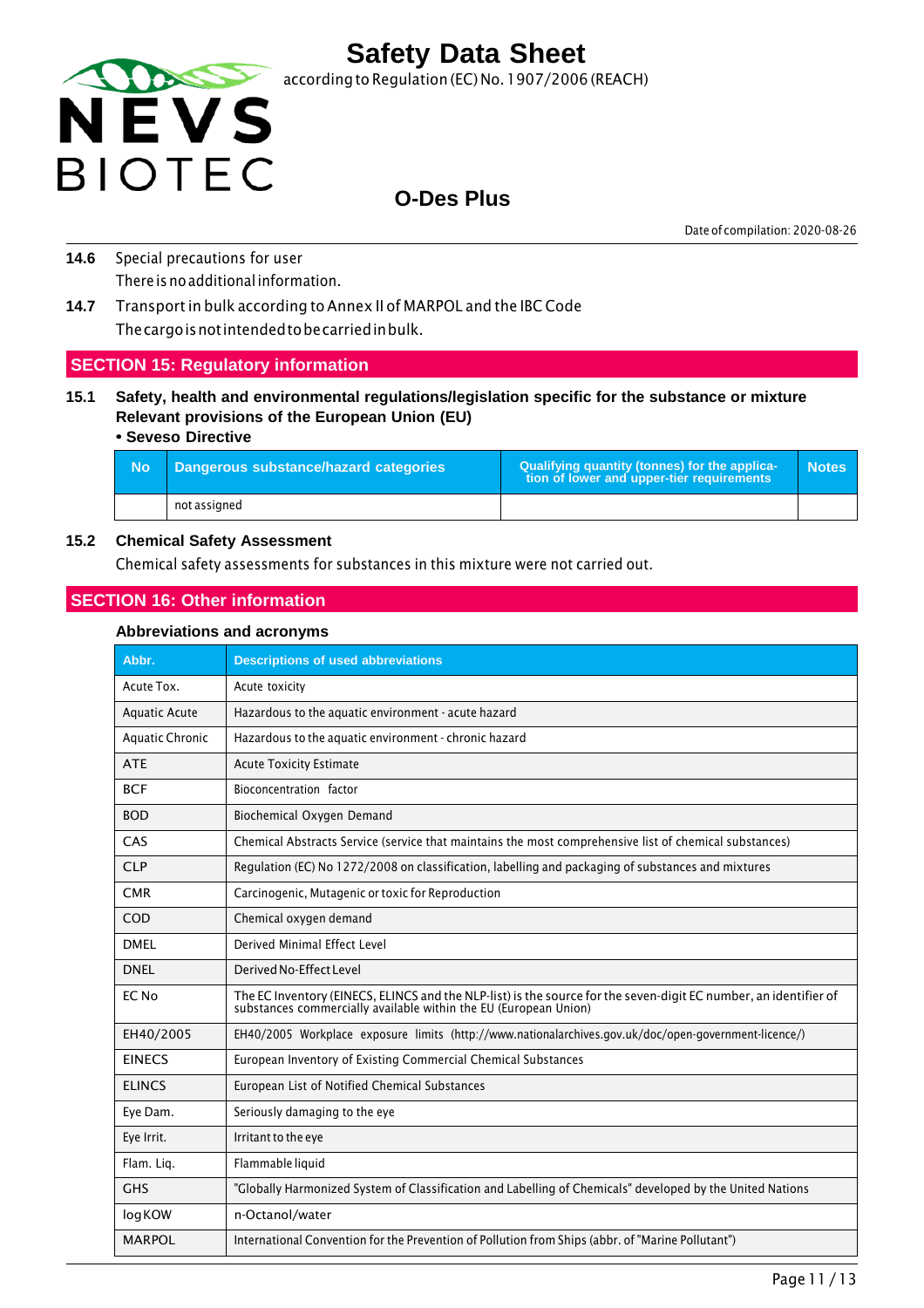

## **O-Des Plus**

Date of compilation: 2020-08-26

| Abbr.          | <b>Descriptions of used abbreviations</b>                            |
|----------------|----------------------------------------------------------------------|
| <b>NLP</b>     | No-Longer Polymer                                                    |
| Org. Perox.    | Organic peroxide                                                     |
| Ox. Lig.       | Oxidising liquid                                                     |
| <b>PBT</b>     | Persistent, Bioaccumulative and Toxic                                |
| <b>PNEC</b>    | Predicted No-Effect Concentration                                    |
| ppm            | Parts per million                                                    |
| <b>REACH</b>   | Registration, Evaluation, Authorisation and Restriction of Chemicals |
| Skin Corr.     | Corrosive to skin                                                    |
| Skin Irrit.    | Irritanttoskin                                                       |
| <b>STEL</b>    | Short-term exposure limit                                            |
| <b>STOTRE</b>  | Specific target organ toxicity - repeated exposure                   |
| <b>STOT SE</b> | Specific target organ toxicity - single exposure                     |
| <b>TWA</b>     | Time-weighted average                                                |
| vPvB           | Very Persistent and very Bioaccumulative                             |
| WEL            | Workplace exposure limit                                             |

#### **Key literature references and sources for data**

- Regulation (EC) No. 1907/2006 (REACH), amended by 2015/830/EU
- Regulation (EC) No. 1272/2008 (CLP, EU GHS)
- Regulation (EU) No 528/2012 (BPR)

#### **Classification procedure**

Physical and chemical properties, Health hazards/environmental hazards: The method for classification of the mixture is based on ingredients ofthe mixture (additivity formula).

#### **List of relevant phrases (code and full text as stated in chapter 2 and 3)**

| Code             | <b>Text</b>                                                     |
|------------------|-----------------------------------------------------------------|
| H <sub>226</sub> | Flammable liquid and vapour.                                    |
| H <sub>242</sub> | Heating may cause a fire.                                       |
| H <sub>271</sub> | May cause fire or explosion; strong oxidiser.                   |
| H302             | Harmful if swallowed.                                           |
| H312             | Harmful in contact with skin.                                   |
| H314             | Causes severe skin burns and eye damage.                        |
| H315             | Causes skin irritation.                                         |
| H318             | Causes serious eye damage.                                      |
| H319             | Causes serious eye irritation.                                  |
| H330             | Fatal if inhaled.                                               |
| H332             | Harmfulifinhaled.                                               |
| H335             | May cause respiratory irritation.                               |
| H372             | Causes damage to organs through prolonged or repeated exposure. |